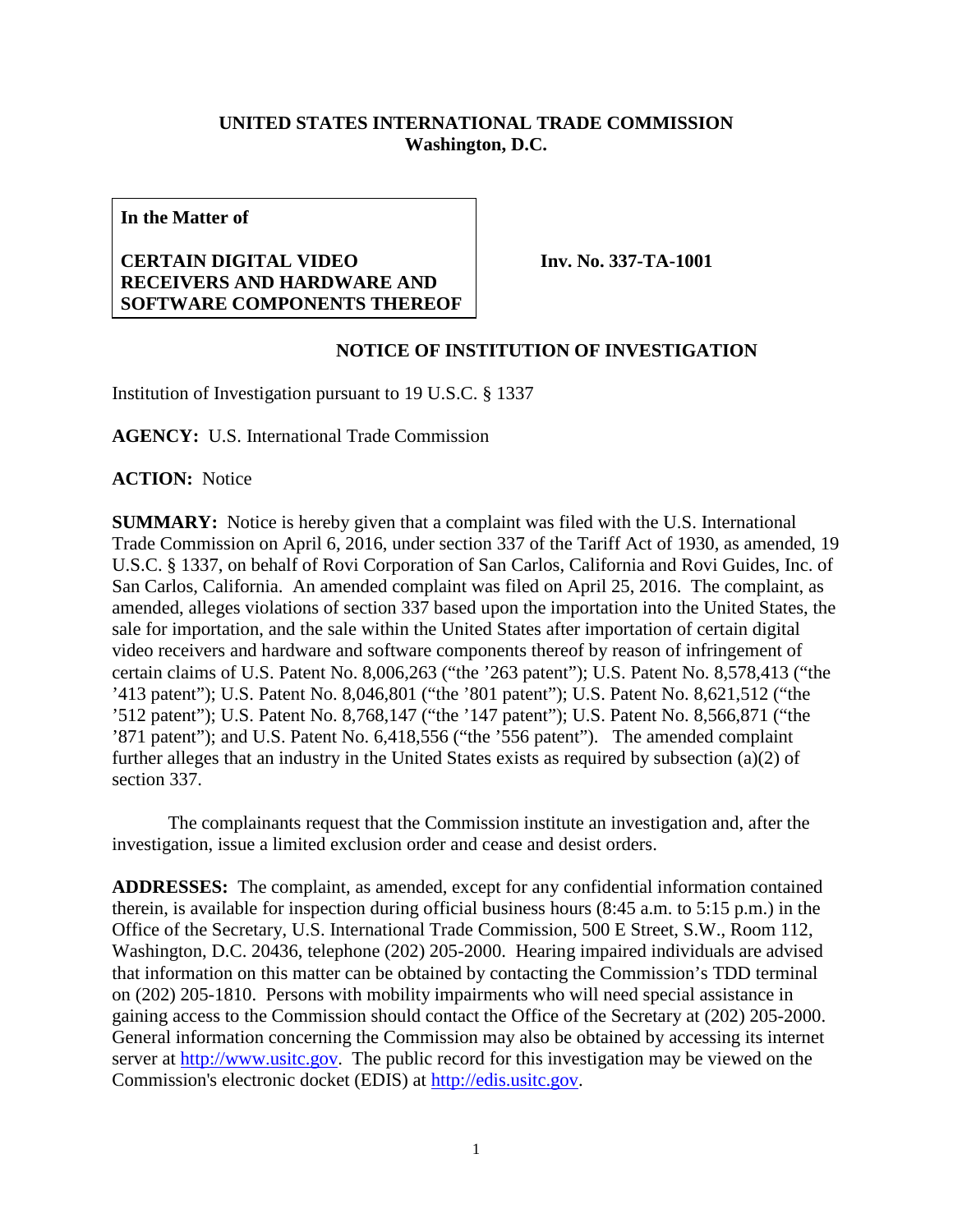**FOR FURTHER INFORMATION CONTACT:** The Office of Docket Services, U.S. International Trade Commission, telephone (202) 205-1802.

**AUTHORITY:** The authority for institution of this investigation is contained in section 337 of the Tariff Act of 1930, as amended, and in section 210.10 of the Commission's Rules of Practice and Procedure, 19 C.F.R. § 210.10 (2016).

**SCOPE OF INVESTIGATION:** Having considered the amended complaint, the U.S. International Trade Commission, on May 23, 2016, **ORDERED THAT** –

(1) Pursuant to subsection (b) of section 337 of the Tariff Act of 1930, as amended, an investigation be instituted to determine whether there is a violation of subsection  $(a)(1)(B)$  of section 337 in the importation into the United States, the sale for importation, or the sale within the United States after importation of certain digital video receivers and hardware and software components thereof by reason of infringement of one or more of claims 1, 2, 5, 6, 8, 9, 11, 12, 14, 15, 17, and 18 of the '263 patent; claims 1, 3, 5-10, 12, and 14-18 of the '413 patent; claims 1-54 of the '801 patent; claims 1, 2-4, 8-16, and 20-24 of the '512 patent; claims 1, 5, 6, 8, 10, 11, 15, 16, 18, and 20-24 of the '147 patent; claims 1, 2, 6-13, 17-24, 28-33 of the '871 patent; and claims 2-4, 7, 10-14, 16, 18-22, 24, 26, 28, 30, 33, 35, 36, 39, and 40 of the '556 patent, and whether an industry in the United States exists as required by subsection (a)(2) of section 337;

(2) For the purpose of the investigation so instituted, the following are hereby named as parties upon which this notice of investigation shall be served:

(a) The complainants are:

Rovi Corporation 2 Circle Star Way San Carlos, CA 94070

Rovi Guides, Inc. 2 Circle Star Way San Carlos, CA 94070

(b) The respondents are the following entities alleged to be in violation of section 337, and are the parties upon which the amended complaint is to be served:

> Comcast Corporation One Comcast Center 1701 John F. Kennedy Blvd. Philadelphia, Pennsylvania 19103

Comcast Cable Communications, LLC One Comcast Center 1701 John F. Kennedy Blvd. Philadelphia, Pennsylvania 19103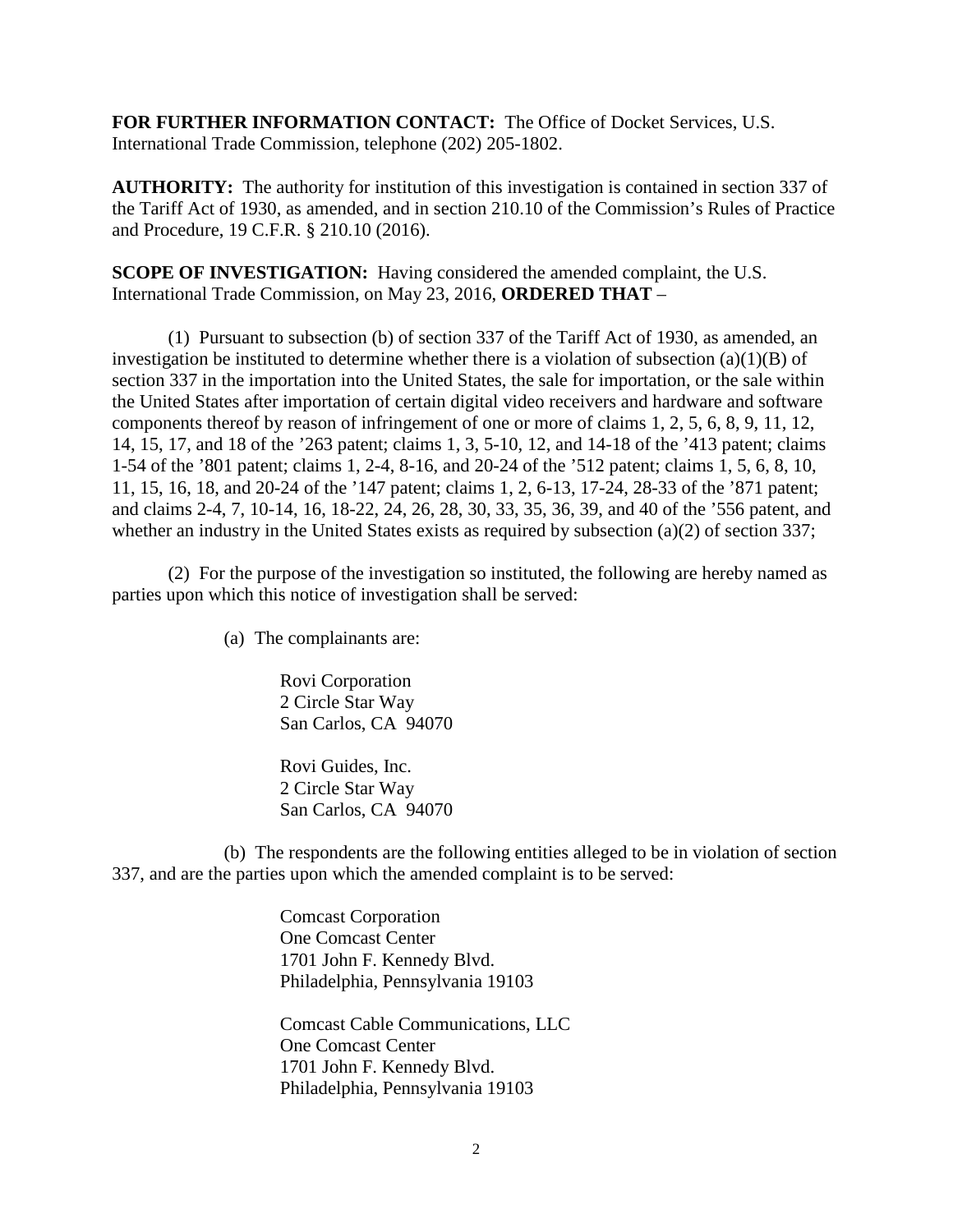Comcast Cable Communications Management, LLC One Comcast Center 1701 John F. Kennedy Blvd. Philadelphia, Pennsylvania 19103

Comcast Business Communications, LLC One Comcast Center 1701 John F. Kennedy Blvd. Philadelphia, Pennsylvania 19103

Comcast Holdings Corporation One Comcast Center 1701 John F. Kennedy Blvd. Philadelphia, Pennsylvania 19103

Comcast Shared Services, LLC 330 N. Wabash Ave. 22 Chicago, IL 60611-3586

Technicolor SA 1-5 Rue Jeanne d'Arc, 92130 Issy-les-Moulineaux, France

Technicolor USA, Inc. 10330 North Meridian Street Indianapolis, IN 46290

Technicolor Connected Home USA LLC 101 West 103rd Street Indianapolis, IN 46290

Pace Ltd. Victoria Road Saltaire West Yorkshire BD18 3LF, England

Pace Americas, LLC 3701 FAU Boulevard, Suite 200 Boca Raton, FL 33431

Arris International plc 3871 Lakefield Drive Suwanee, GA 30024